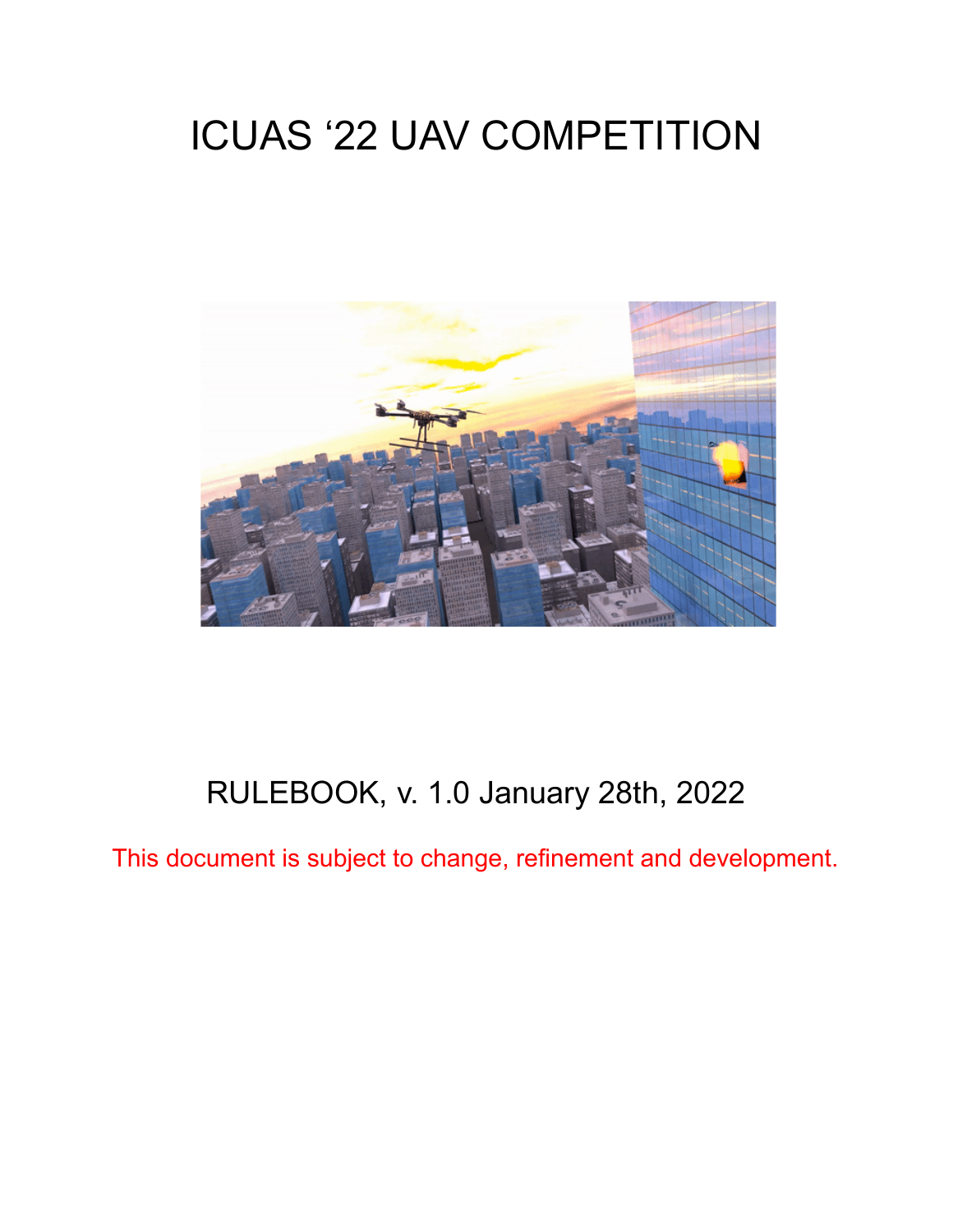# Table of Contents

| <b>Introduction</b>                              | $\mathbf{3}$   |
|--------------------------------------------------|----------------|
| <b>Eligibility criteria and team composition</b> | 3              |
| <b>Competition scenarios: firefighting UAVs</b>  | 4              |
| Task 1: exploration                              | 5              |
| Task 2: target detection                         | 5              |
| Task 3: precision delivery                       | 5              |
| Competition run                                  | 5              |
| <b>Competition platform</b>                      | 6              |
| UAV dynamics                                     | 6              |
| Fire extinguishing ball release mechanism        | 6              |
| <b>Code and data structures</b>                  | 7              |
| <b>Competition timeline</b>                      | $\overline{7}$ |
| <b>Phase 1: Simulation</b>                       | 7              |
| Scoring scheme                                   | 8              |
| Disqualifying and penalized behaviors            | 8              |
| Evaluation procedure                             | 8              |
| Phase 2: Challenge arena at ICUAS22              | 9              |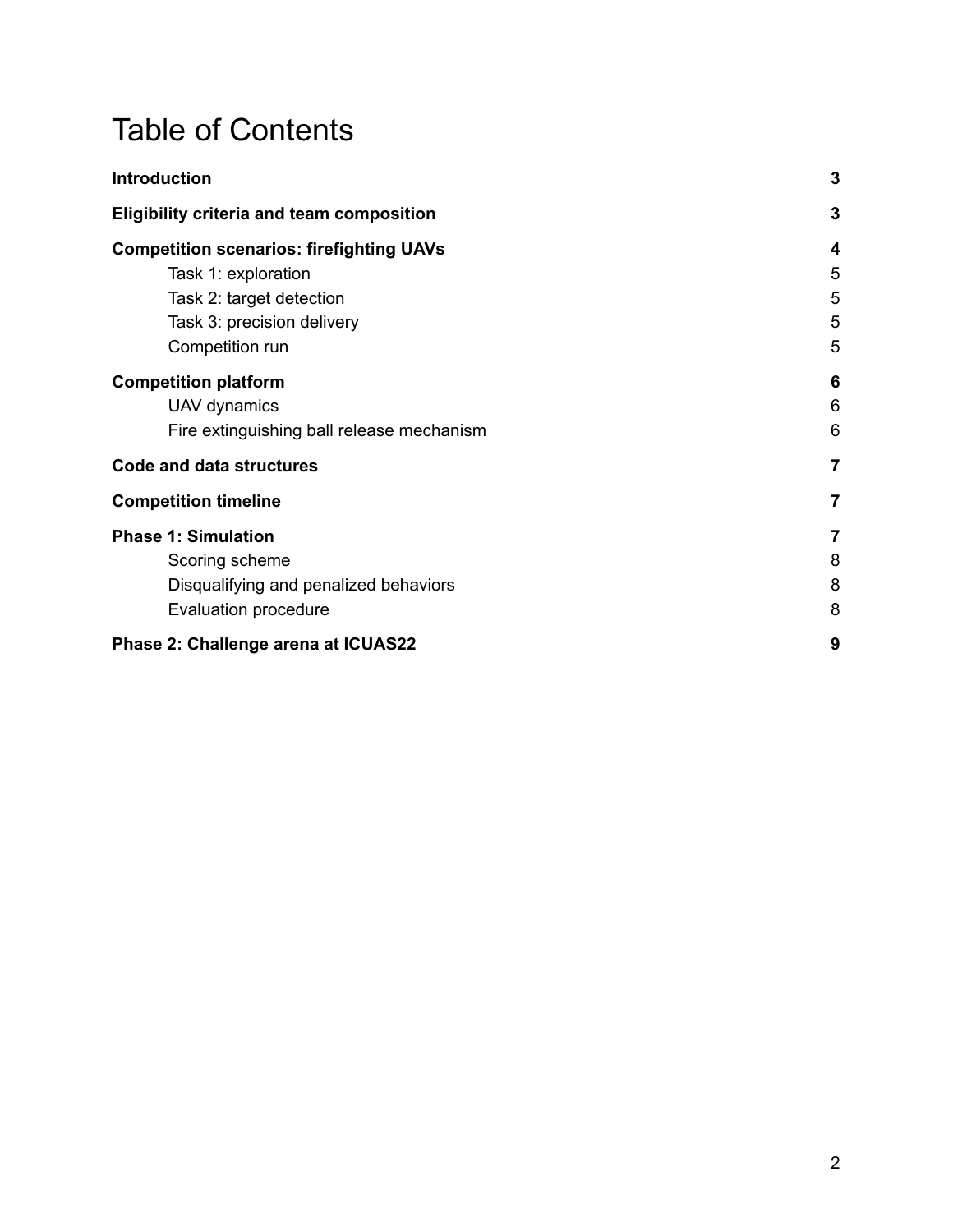# <span id="page-2-0"></span>**Introduction**

The new, innovative aspect of ICUAS '22 is that it will include – for the first time – an Unmanned Aerial Vehicle (UAV) Competition. The Competition is **student-focused**, offering unique opportunities for students to test and compare their skills with those of their peers, worldwide.

The scenario of ICUAS '22 UAV Competition is based on challenges faced by fire fighting UAVs in a complex urban environment. This scenario is divided into three sub-challenges that will test the perception capabilities, speed and agility of UAVs.

To facilitate participation and lower the entry barrier, the competition will be divided into two phases:

- 1. Phase 1 (qualifiers) simulation: ROS-Gazebo simulation environment that will enable development and testing of your methods remotely.
- 2. Phase 2 (finals) live trials at the conference venue in Dubrovnik, Croatia, in an indoor arena set up with a motion capture system.

Both phases will be based on the standardized platform that the organizers will provide for the live trials. Simulation phase kicks off on February 1st, 2022!

#### **IMPORTANT:**

**Rules for the competition and scenario details are subject to change! Make sure to check the competition website:**

**[http://www.uasconferences.com/2022\\_icuas/uav-competition/](http://www.uasconferences.com/2022_icuas/uav-competition/)**

**and this rulebook regularly. All clarifications and FAQs will be publicly announced. All communication regarding clarifications on scenario descriptions, rules and scoring must be via the official competition e-mail: [uav-competition@uasconferences.com.](mailto:uav-competition@uasconferences.com)**

**The scoring scheme for the simulation phase will be announced by the mid-point of the simulation phase (tentative date March 15th, 2022).**

**The scoring scheme for the finals, if changed from the simulation phase, will be announced by the end of the simulation phase (tentative date May 10th, 2022).**

## <span id="page-2-1"></span>Eligibility criteria and team composition

The competition is open to any full-time BSc, MSc and PhD students (a proof of student status will be required by the end of the simulation phase). There is no fee to participate in the simulation phase.

There is no limit for the number of team members for the simulation phase. The number of team members to participate in the finals will be limited for in-person attendance, but other registered team members will be allowed to support the on-site team remotely.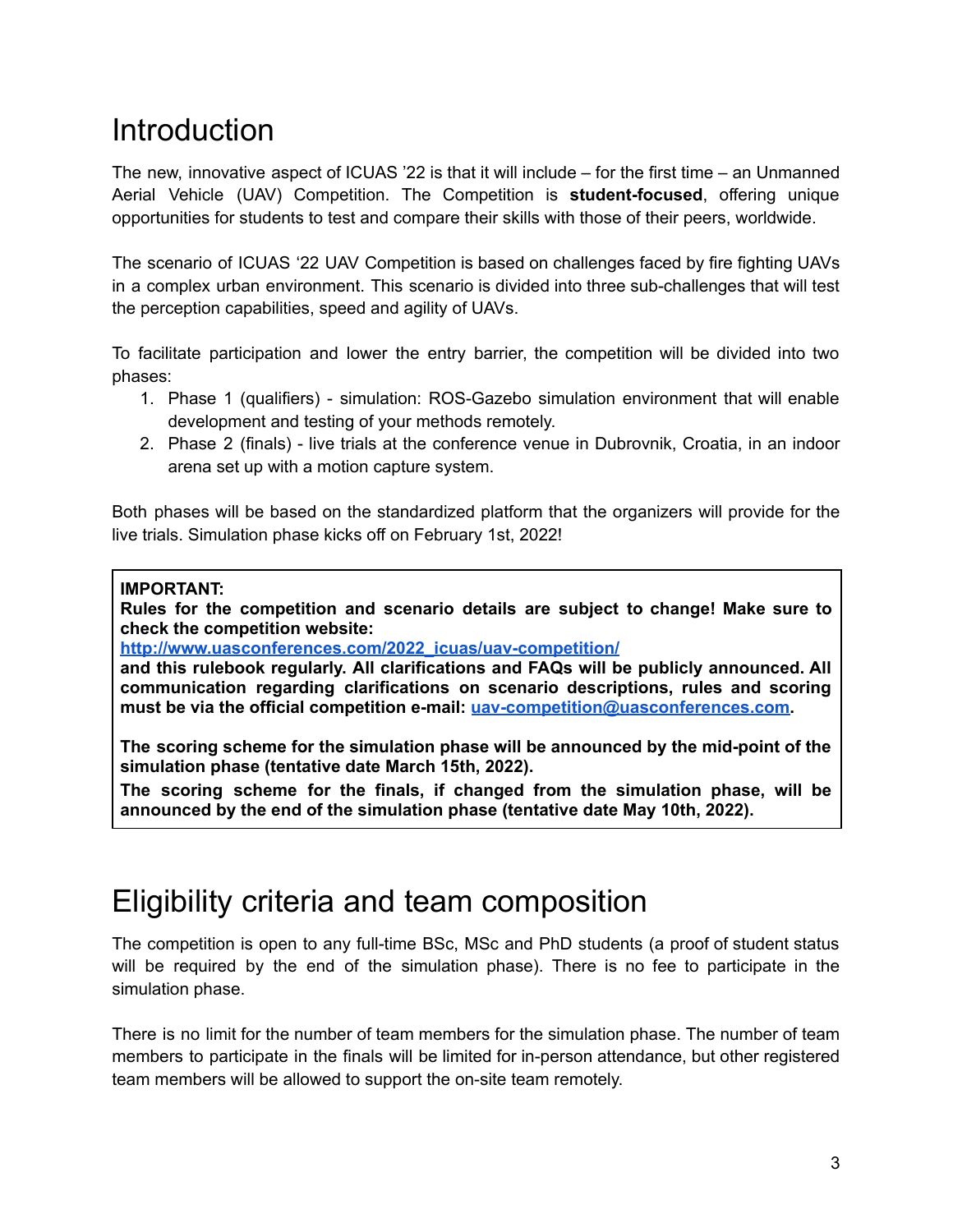Each team must elect a Team Leader (TL) who will be responsible for communication with the organizing committee and referees. Each team can elect one team advisor who is a member of faculty at one of the universities that the student team members are enrolled in.

Given the dynamic nature of robotics competitions, which usually evolve with participant feedback, teams will be allowed time to find the optimal group of people to tackle the challenges. The composition of the team to participate in the finals will have to be registered and "locked" by March 15th 2022.

## <span id="page-3-0"></span>Competition scenarios: firefighting UAVs

To successfully extinguish a fire, an UAV needs to navigate through an obstacle dense urban environment, localize the fire and deploy a fire extinguishing ball precisely to the localized target area. From a such scenario, three distinct tasks arise:

- Task 1: exploration
- Task 2: target detection
- Task 3: precision delivery

The firefighting capabilities of UAVs will be tested in an arena with three defined zones, as shown in Figure 1.



Figure 1. Firefighting scenario arena

Zone 1 (shaded in green color) is the take off zone, and it is clear of obstacles. Zone 2 (shaded in blue color) is the exploration zone and it contains multiple static obstacles. Zone 3 (shaded in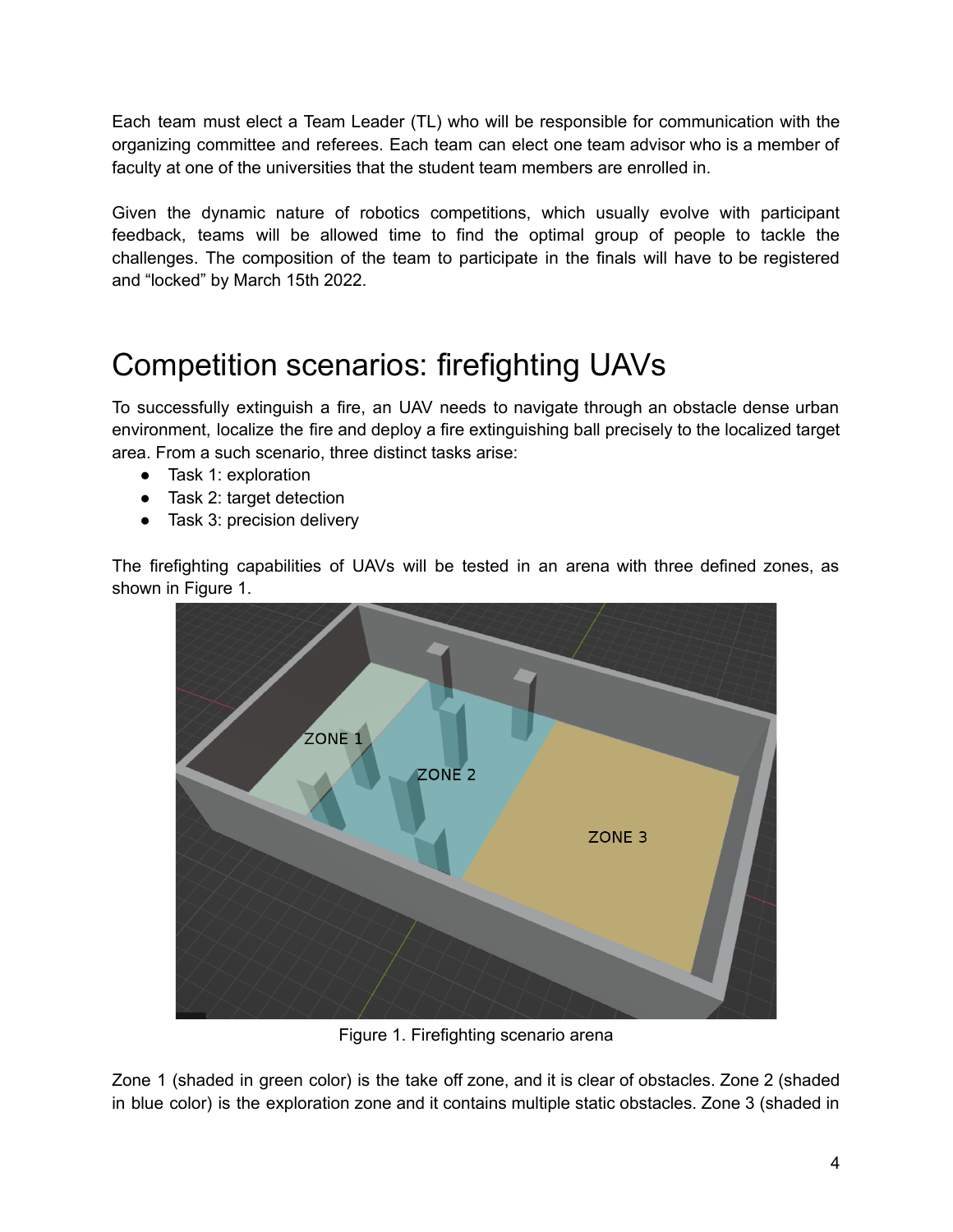orange color) is the target detection and precision delivery zone, and it is obstacle free. Prior to a run, a team will know the coordinates of the take off spot and bounding boxes of zones 2 and 3, both in the motion capture reference frame.

### <span id="page-4-0"></span>Task 1: exploration

To complete the exploration task successfully, the UAV needs to navigate from Zone 1 to Zone 3. Teams will be able to select between two levels of difficulty for this task:

- Exploration difficulty level 1: Team will be provided with a map of the arena, including obstacles in Zone 2, and will need to plan a trajectory to reach Zone 3 from Zone 1.
- Exploration difficulty level 2: Team will be provided with bounding boxes of zones 2 and 3 and the UAV will need to find the way through obstacles in Zone 2 to reach Zone 3, mapping Zone 2 along the way. Each run with exploration difficulty level 2 will automatically be ranked higher than any run with difficulty level 1, regardless of point totals.

### <span id="page-4-1"></span>Task 2: target detection

To complete this task, the UAV will need to search the area of Zone 3 for the target ("fire") that will be labeled with an AR tag. Once the search in 3D space is completed and the target is found, its 3D position in the global coordinate frame (motion capture frame) will need to be reconstructed. The reconstructed position will then be evaluated for precision with respect to the calibrated position of the AR tag in the motion capture frame. To signal the successful target detection, the team will be required to publish an annotated image of the target to a predefined (ROS) topic.

#### <span id="page-4-2"></span>Task 3: precision delivery

Finally, once the UAV knows where the target is, it will need to plan a launch trajectory to deliver the fire extinguishing ball to the target. While Zone 3 is obstacle free, the team will need to plan a ballistic trajectory for the fire extinguishing ball, combine it with the motion of the UAV, while ensuring the UAV does not hit the walls or the ceiling of the arena. The performance within this task will be evaluated based on time needed to plan the launch trajectory, time needed to execute the launch trajectory, and the success in hitting the target.

### <span id="page-4-3"></span>Competition run

One competition run consists of a sequence of all three tasks, which the UAV should perform without stopping, landing, or any manual intervention from the team. During a run, the UAV must be fully autonomous. The run is considered complete once the fire extinguishing ball is released and the ball lands. The UAV does not need to return to Zone 1 to land.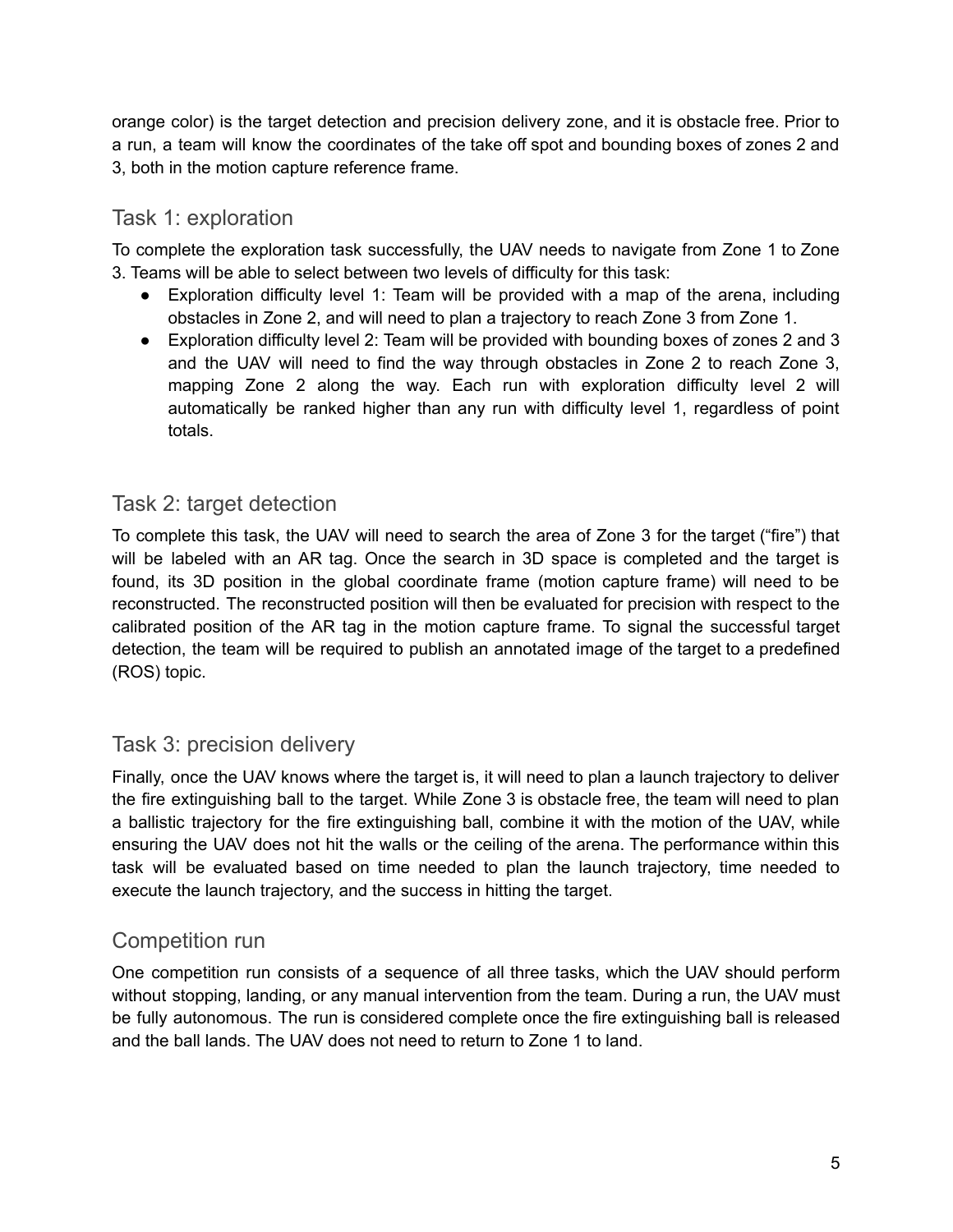# <span id="page-5-0"></span>Competition platform

The environment for the simulation phase of the competition is the Gazebo simulator (<http://gazebosim.org/>), in conjunction with Robot Operating System (ROS, [https://www.ros.org/\)](https://www.ros.org/). Being realistic and modular, the combination of Gazebo and ROS enables simulations of both actuators and sensors through various plugins. For the ICUAS '22 UAV Competition, the supported versions, and also the versions that the solutions will be evaluated on, are Gazebo 11 and ROS Version, running on Linux Ubuntu 20.04 LTS. Teams may opt to use different versions, in which case they assume the risk of their code not running on the evaluation machine. Also, support from the competition organizing committee may be limited if other versions are used.

The simulation platform is modeled after a Kopterworx Eagle platform, as a rigid body with 4 arms, equipped with 4 propellers. To simulate the propeller dynamics, the *rotors\_simulator* ([http://wiki.ros.org/rotors\\_simulator\)](http://wiki.ros.org/rotors_simulator) package is used. Inertial Measurement Unit (IMU) and odometry plugins are mounted on the vehicle, to provide the UAV attitude and position. To simulate a depth camera, *openni kinect* plugin is used. The UAV is controlled through Software-in-the-loop paradigm, using [https://github.com/larics/uav\\_ros\\_stack.](https://github.com/larics/uav_ros_stack) The control stack is packaged into a simulation stack and is available at [https://github.com/larics/uav\\_ros\\_simulation](https://github.com/larics/uav_ros_simulation).

Software-in-the-loop approach enables easier transition from simulation to the real platform, by simulating low level flight controllers. In the simulation phase, the simulation stack runs on Ardupilot, which will also be used on Pixhawk flight controller in the finals. In addition to Pixhawk, the platform for the finals will carry an Intel NUC computer, connected to the Pixhawk via Mavlink protocol. As already mentioned, both the simulation and real platform are controlled via [https://github.com/larics/uav\\_ros\\_stack.](https://github.com/larics/uav_ros_stack) Installations for both the simulation and real platform stack will be provided via Docker containers after the competition kick-off, along with more detailed technical descriptions of the platforms and algorithms.

#### <span id="page-5-1"></span>UAV dynamics

Other than Universal Robot Description Format (URDF) files, no additional data on the dynamics of the model will be provided by the organizers. Teams will be allowed to identify mathematical model of the simulation platform if they require such information for the purpose of trajectory planning. For the real UAV, identification data will be generated by the organizing committee and provided to the teams that qualify to the finals.

### <span id="page-5-2"></span>Fire extinguishing ball release mechanism

In both simulation and on the real platform, the fire extinguishing ball release mechanism is realized using magnets. In simulation, the *Storm magnet* plugin in Gazebo is used. On the real platform, electromagnets are used and the release is triggered via Arduino nano. All of the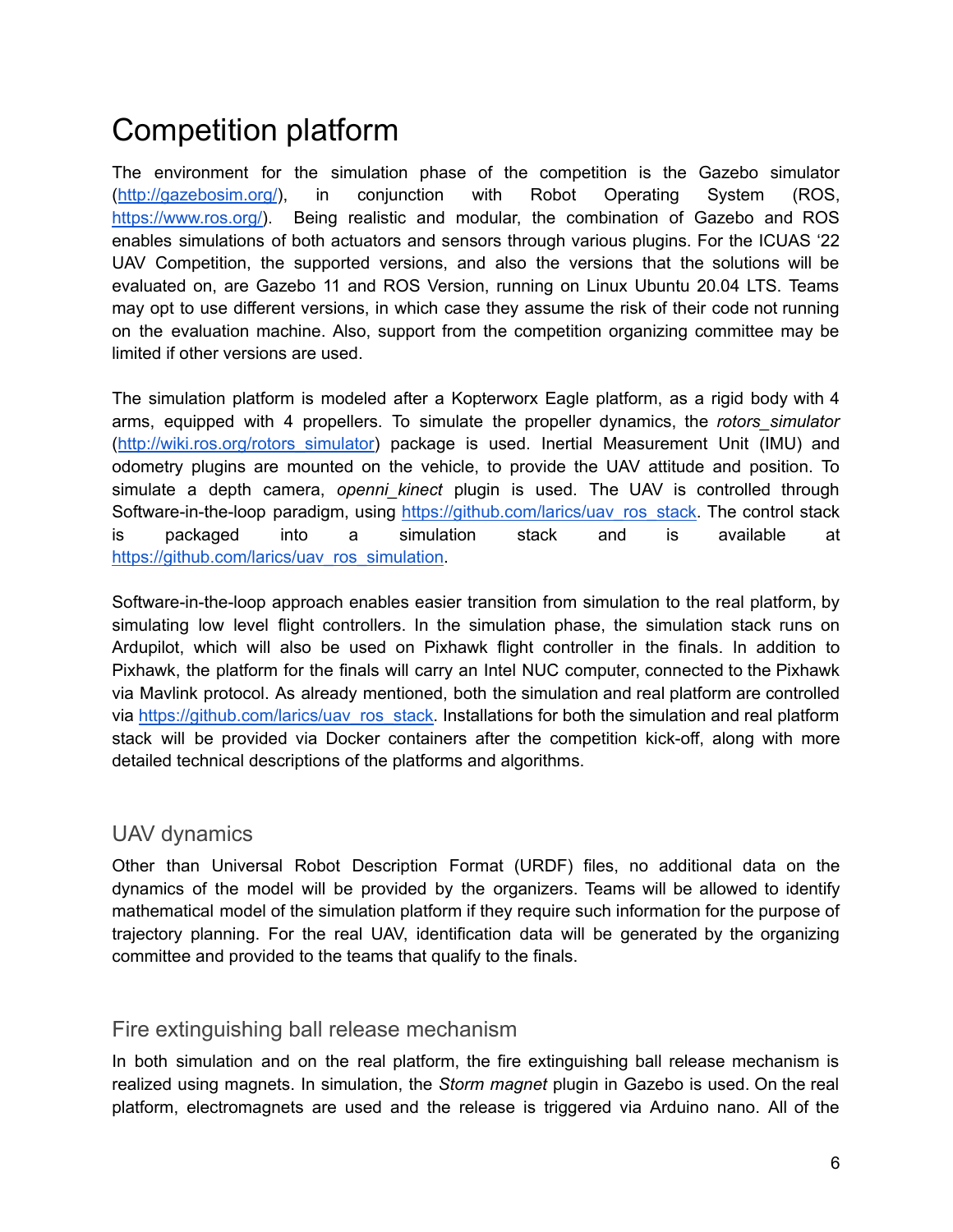mechanisms will be designed, mounted and tested by the organizing committee and the teams will not be allowed to make any hardware modifications to the release mechanism. While in the simulation the release of the ball is instant, on the real platform there may be some time delay in releasing the electromagnets after the command. This delay will be measured by the organizing committee and shared with teams qualified for finals so that it can be incorporated into their trajectory planning.

## <span id="page-6-0"></span>Code and data structures

For each of the tasks of the competition, it is expected that a team's solution will be in the form of a ROS node. The developed node will interface with the rest of the system via topics and services. List of topics, services and data types will be disseminated to the teams via the technical documentation accompanying the installation files. Subject to feedback from the teams, the organizing committee is open to revise these interfaces to streamline the integration of code developed by the teams.

| January 28th   | Initial draft of the rulebook published                                                                                                                                                                                                |
|----------------|----------------------------------------------------------------------------------------------------------------------------------------------------------------------------------------------------------------------------------------|
| February 1st   | Competition kickoff, simulation phase starts                                                                                                                                                                                           |
| March 15th     | Finalization of simulation scenarios and scoring scheme, team<br>composition for the finals concluded/registered                                                                                                                       |
| May 1st        | End of simulation phase, deadline for solution upload                                                                                                                                                                                  |
| May 10th       | Results of simulation phase announced, finalists announced                                                                                                                                                                             |
| June 21st-24th | Finals at the ICUAS '22 venue. Before the finals start, the<br>organizing committee is planning a 1-day integration workshop<br>with the aim to familiarize teams with the arena, UAVs, and the<br>competition schedule and procedures |

## <span id="page-6-1"></span>Competition timeline

### <span id="page-6-2"></span>Phase 1: Simulation

Installation files for the simulation phase of the competition, including the model of the UAV and a model of the competition arena will be released to the registered teams at the competition kickoff (February 1st, 2022).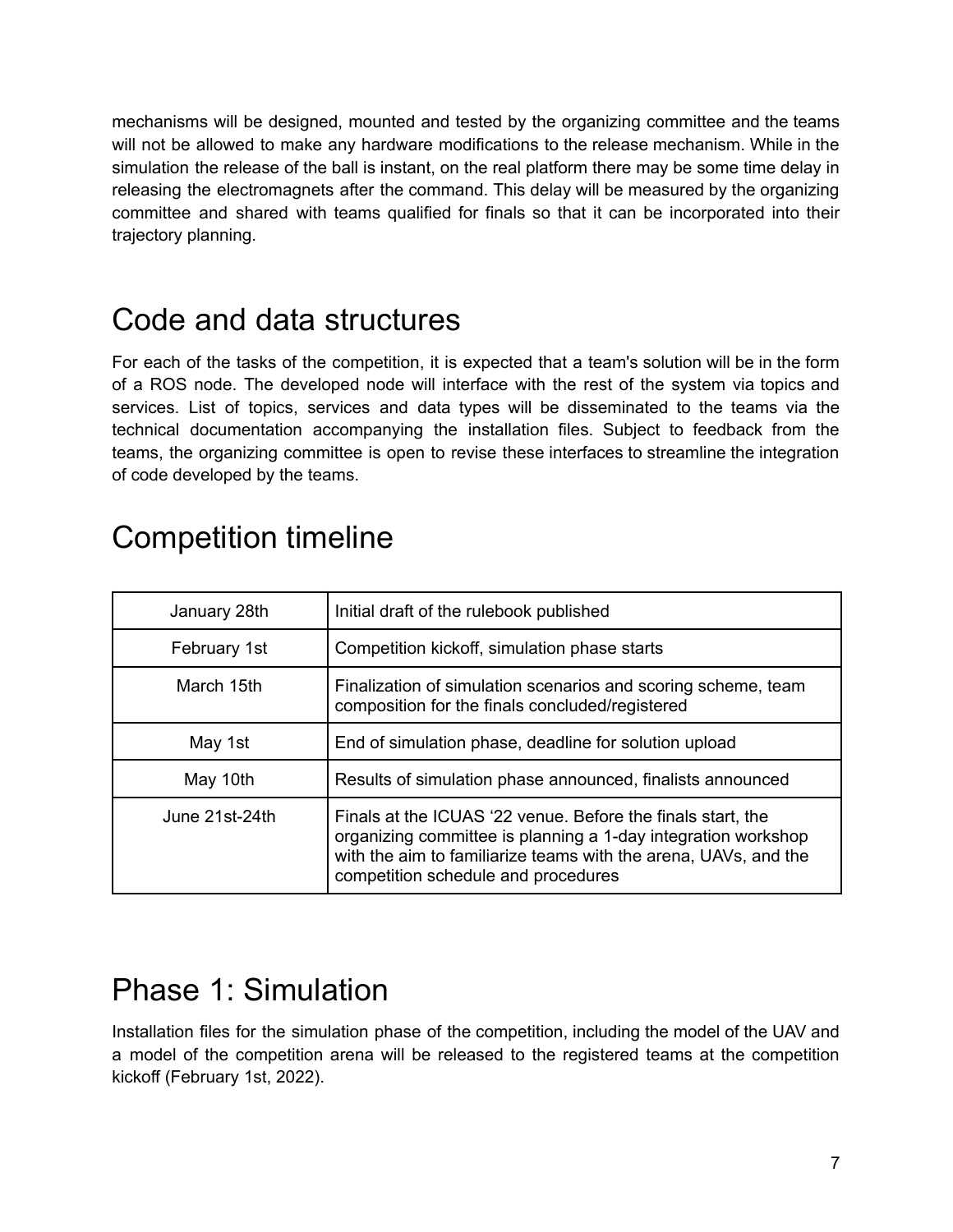### <span id="page-7-0"></span>Scoring scheme

In the simulation phase, any run in which there were no disqualifying behaviors, will be scored with respect to the following three criteria:

- Accuracy of the reconstructed position of the target (25 points):
	- $\circ$  Number of points = 25  $*$  exp(-10 $*$ err), where err is the Euclidean distance of the reconstructed position from the real position of the target. Number of points will be rounded to the closest half point.
- Accuracy of the ball with respect to the target (35 points):
	- $\circ$  Number of points = 35  $*$  exp(-10 $*$ dist), where dist is the minimal distance of the ball from the target after the release. Number of points will be rounded to the closest half point.
- Time required to perform a run (40 points):
	- $\circ$  Number of points = 40  $*$  exp(-t/100), where t is the total time elapsed from the start of the run to the ball release. Number of points will be rounded to the closest half point.

Total number of points for a run is a sum of the aforementioned point totals for reconstruction and aiming accuracy, if the time limit for a run was not exceeded. In case of ties, time required by the UAV to perform task 1 will be used as a tie breaker.

### <span id="page-7-1"></span>Disqualifying and penalized behaviors

A run will be disqualified, meaning a team will not receive any points for that run in the following cases:

- The code that the team submitted cannot be run on the evaluation machine
- The UAV crashes at any point during the run
- The run exceeds the time limit for a run

Penalties will be awarded in the form of deduction of points in case the UAV touches any of the obstacles in the arena.

A team will be disqualified from the competition if any malicious code or cheating is detected by the organizers during the evaluation.

#### <span id="page-7-2"></span>Evaluation procedure

Following the finalization of the scoring scheme, the teams will be able to upload their solutions for evaluation. The code that the team submits will be evaluated by the organizers, and results will be publicly available. The structure of the arena (size of the zones) will be the same as in the example files shared with teams, but the layout of the obstacles and the location of the target may vary. Starting on March 15th, the evaluation will be performed on a bi-weekly basis. Within a single bi-weekly evaluation window, the evaluation arena layout will be the same for all teams. Team's final ranking will be based on their best run from the evaluation period.